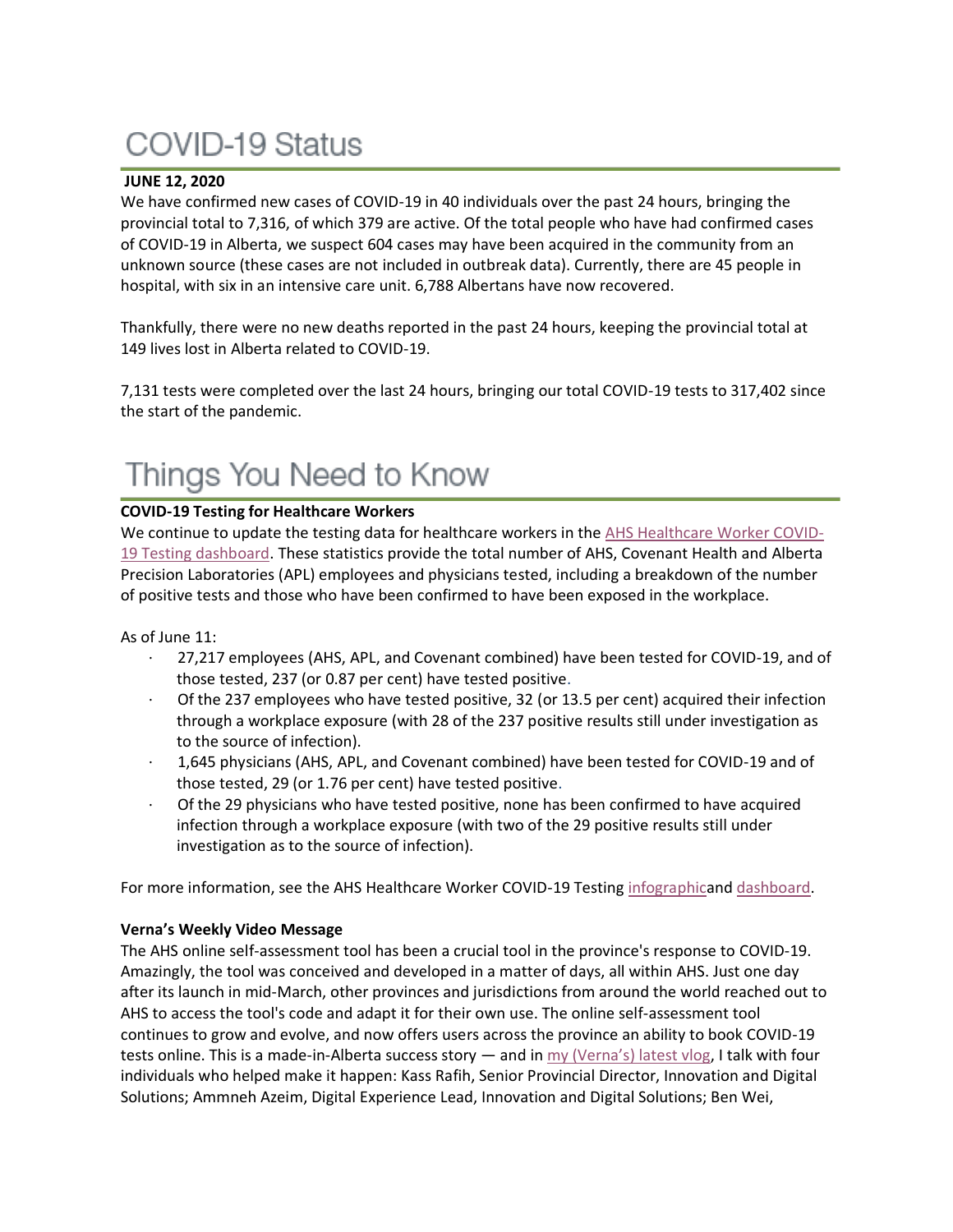Manager of Personal Portals, Information Technology; and TJ Shin, Manager of Web Presence and Collaboration Services, Information Technology. My guests talk about the origins of the tool, the challenges they faced in developing and implementing it, how it's evolved, and how it might be further enhanced in the weeks and months ahead. I close the video with a preview of my next vlog — about the AHS Relaunch Playbook.



Dr. Verna Yiu talks to Kass Rafih, Ammneh Azeim, TJ Shin and Ben Wei about AHS' COVID-19 online self-assessment tool.

### **Update on COVID-19 Daily Fit for Work Screening**

Since June 9, 2020, more flexible options for fit for work screening are available through a revised [COVID-19 Daily Fit for Work Screening Protocol.](https://www.albertahealthservices.ca/assets/info/ppih/if-ppih-covid-19-daily-fitness-for-work-screening-protocols.pdf) With a focus on sustaining fit for work screening, each site will now be able to customize their approach as we resume AHS services and more staff return to our sites. The strategy is built on trust and shared accountability, where our people are asked to model safe work practices and to stay home when they are sick.

The [Online Fit for Work Screening Tool](https://www.albertahealthservices.ca/topics/Page17076.aspx) will be the primary method for staff screening. Specific screening for staff working at continuing care facilities (long term care, designated supportive living, or congregate living) will continue to meet requirements from the latest Chief Medical Officer of Health [Orders.](https://www.alberta.ca/covid-19-orders-and-legislation.aspx) Information related to screening for people visiting residents and patients is available at [www.ahs.ca/visitation.](http://www.ahs.ca/visitation)

For more information about this recent update, including posters and staff FAQs, visi[tahs.ca/fitforwork.](https://www.albertahealthservices.ca/topics/Page17076.aspx) Speak to your leader if you have questions about fit for work screening at your site.

### **Re-launch Reminders**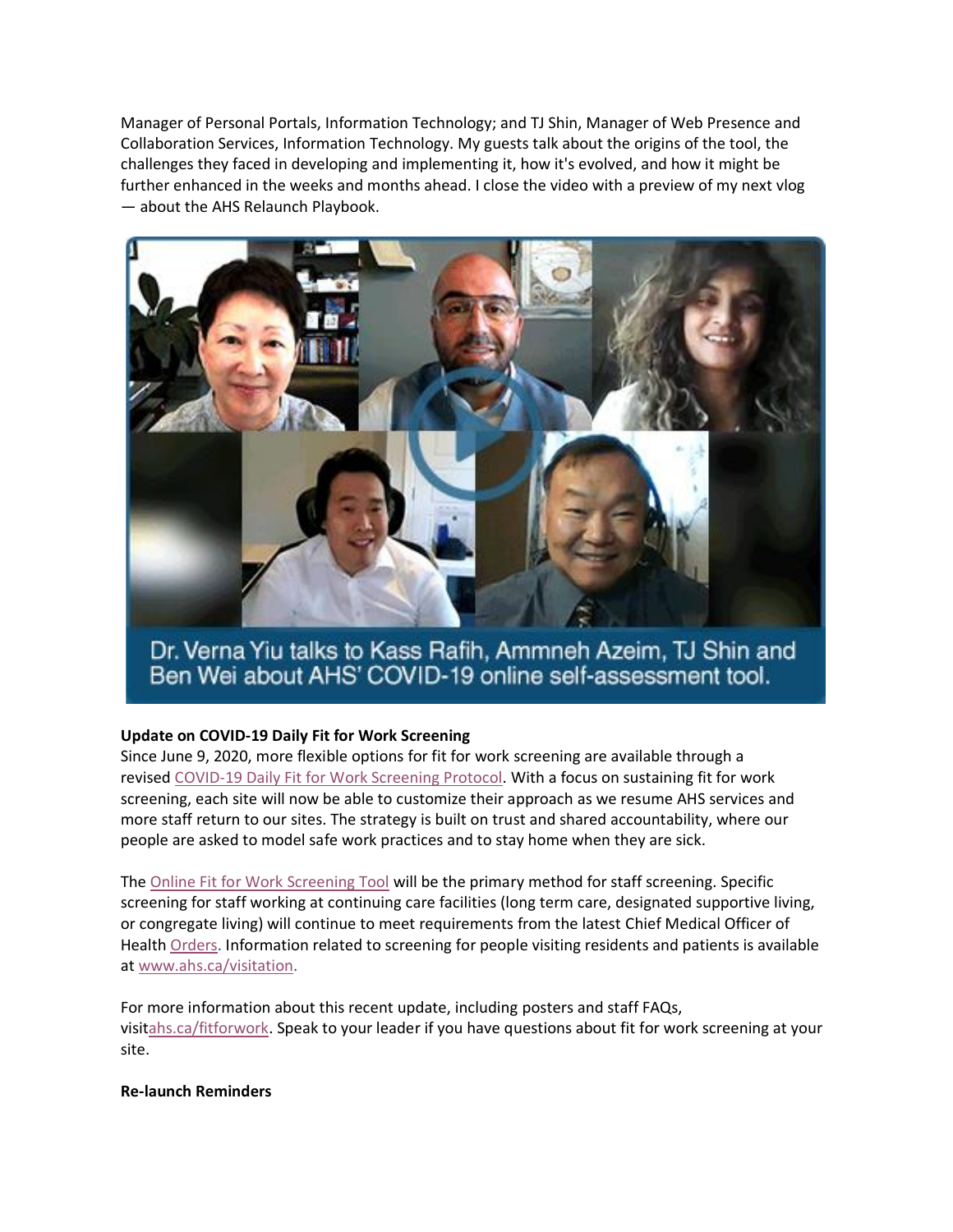As we move into the next phases of this pandemic and Alberta's re-launch, we can't lose our focus on keeping each other safe. Frontline healthcare providers from across the province have come together to share with Albertans a simple message: Thank you for all you've done to slow the spread of COVID-19 in Alberta and please keep it up. Even as the province gradually relaunches, the health risk posed by the pandemic has not gone away. COVID-19 is still circulating in Alberta, so healthcare providers remind all of us that physical distancing and other public health guidelines are still in effect and urge everyone to follow them to keep themselves and others safe.



Frontline healthcare providers from across the province come together to share with Albertans a simple message:

### **Hand Sanitizer Distribution**

AHS has implemented labelling and posters to alert all staff, physicians and patients of any product that contains technical-grade hand sanitizer.

In pediatric units, neonatal intensive care units, maternity/child units, labour and delivery units, and at the Alberta Children's Hospital, the Stollery Children's Hospital and the Glenrose Rehabilitation Hospital, pharmaceutical-grade hand sanitizer has been distributed. As such, hand sanitizer products in those areas will not include labeling or poster alerts about technical-grade ethanol.

Hand hygiene continues to be essential to reduce risk of illness amongst all staff and patients. Please continue to use the hand sanitizer product provided, or wash hands with soap and warm water.

For more information on hand sanitizer products containing technical-grade ethanol, visi[tAHS.ca/handsanitizer.](http://www.ahs.ca/handsanitizer) 

**Mask Extender Survey Results**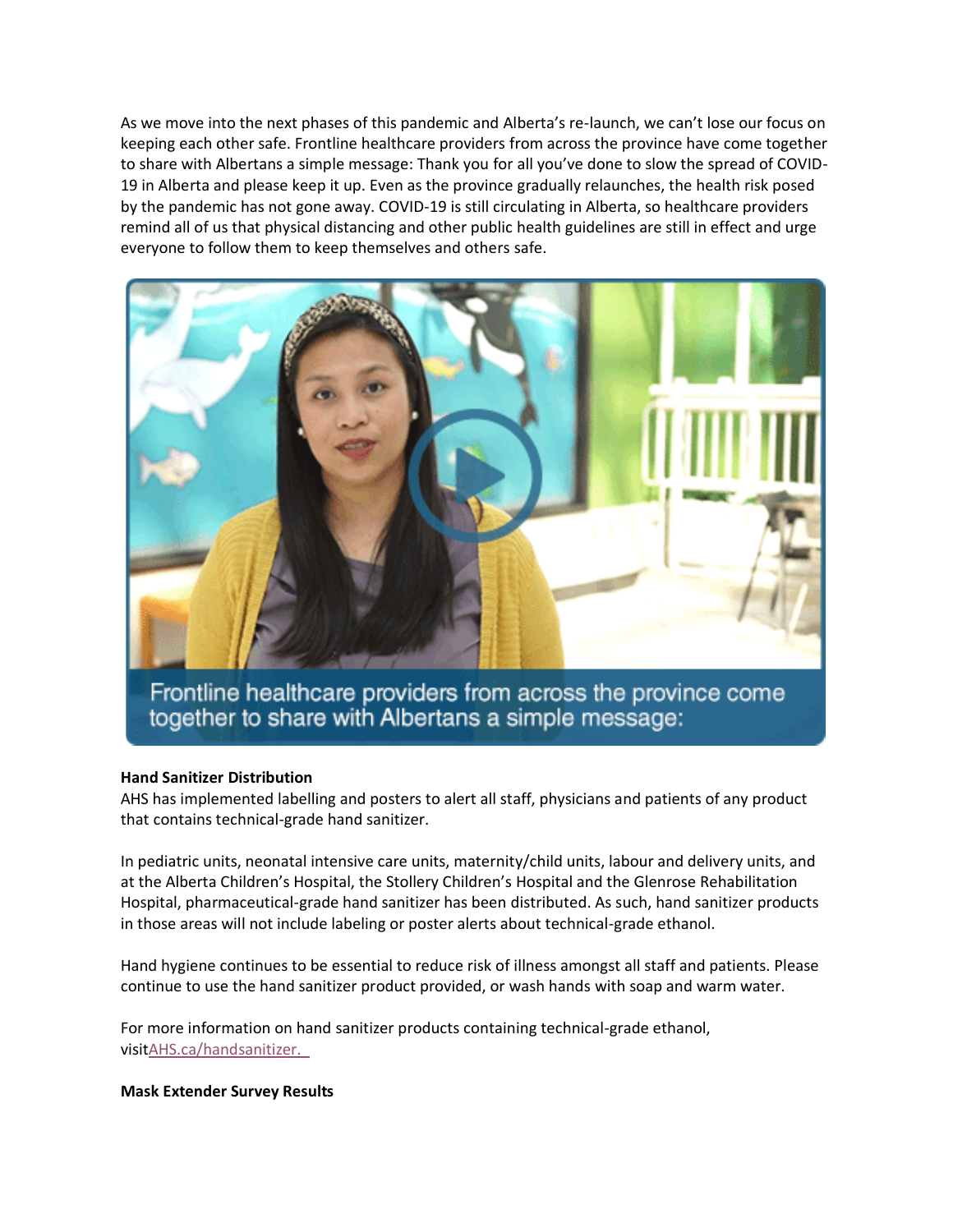Thank you to all who participated in the PPE Task Force Mask Extender survey last month. Your feedback was valuable and provided insight into the wide variety of mask extenders available and how they are being used across AHS. Based on the results, the PPE Task Force will be working with a test group of frontline staff to review specific mask extenders before providing recommendations. You can find the [survey results](https://www.albertahealthservices.ca/assets/info/ppih/if-ppih-covid-19-mask-extender-survey-results.pdf) and more information on continuous masking on the [PPE page.](https://www.albertahealthservices.ca/topics/Page17048.aspx)

### **Personal Protective Equipment (PPE) Tip of the Week**

The daily series - *PPE Tip of the Week* – features quick and simple reminders you can take forward into your practice, from shift to shift.

### **Eye Protection**

Eye protection is a key piece of [personal protective equipment](https://www.albertahealthservices.ca/topics/Page17048.aspx) in the fight against COVID-19 and must be worn any time blood or body fluids are involved. Use approved reusable or single-use safety glasses, goggles or face shields for [eye protection.](https://www.albertahealthservices.ca/assets/healthinfo/ipc/hi-ipc-routine-practices-info.pdf) Personal eye glasses do NOT provide adequate protection as they do NOT protect the top, sides and bottom of the eyes. [Remove all PPE](https://www.albertahealthservices.ca/assets/Infofor/hp/if-hp-ipc-doffing-ppe-poster.pdf) on your face by the arms, straps, and ties at the back of your head. In order to prevent contamination of your face, DO NOT grab the front of eye protection, masks or any other facial PPE. And remember to [clean](https://www.albertahealthservices.ca/assets/healthinfo/ipc/if-hp-ipc-flu-handwash-how-to.pdf)  [your hands](https://www.albertahealthservices.ca/assets/healthinfo/ipc/if-hp-ipc-flu-handwash-how-to.pdf) at every stage of [PPE removal.](https://www.albertahealthservices.ca/assets/Infofor/hp/if-hp-ipc-doffing-ppe-poster.pdf)

To see previous PPE Tips of the Day, please visit the PPE Tips archive, [here.](https://www.albertahealthservices.ca/topics/Page17119.aspx)

### **Personal Protective Equipment (PPE) Question of the Week**

In this PPE Question of the Week, Dr. Curtiss Boyington — an infectious disease physician with Covenant Health — talks about the importance of wearing appropriate eye protection, and wearing it properly, to protect healthcare providers from COVID-19. Dr. Boyington also discusses crucial details about how to don and doff eye protection.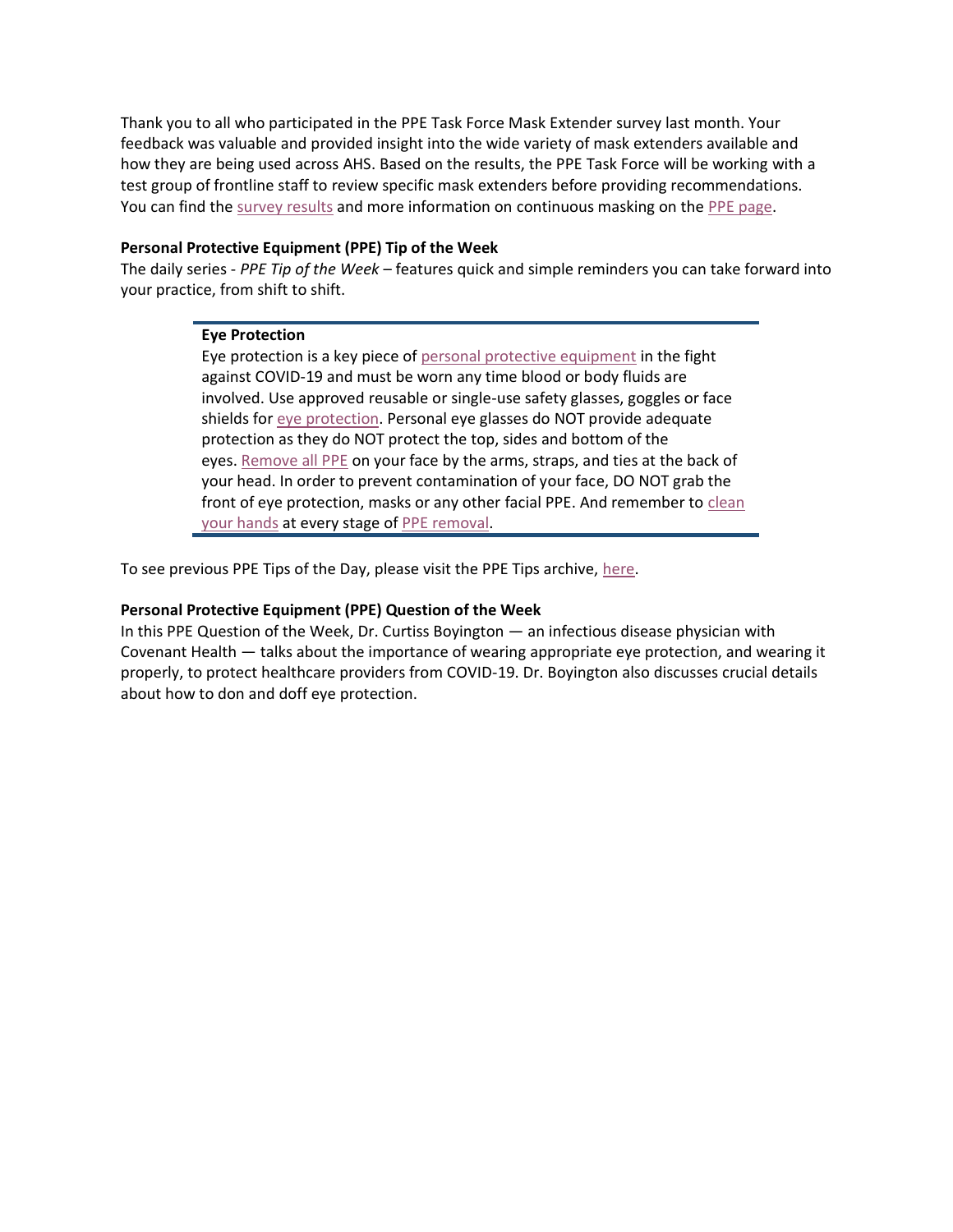### $-$  Question of the Week

What eye protection does AHS provide, and when should I use it?  $\mid$ 



### Dr. Curtiss Boyington answers PPE question of the week.

### **Capital Management Projects Re-initiated**

On March 23, 2020, Capital Management temporarily paused many projects on AHS sites (Including Covenant, Capital Care and Carewest) in order to prevent the spread of COVID-19. As AHS relaunches services across the province, we will gradually re-initiate the projects temporarily paused. In the coming weeks AHS Capital Management will be working with site administration to gradually reinitiate construction projects at our sites. We will ensure vendors and contractors returning for projects do not disrupt any clinical work or put staff, patients and visitors at risk. All vendors and contractors, currently working or returning to AHS sites, will be subject to FIT testing, must follow safety protocols and are to follow usage of appropriate Personal Protective Equipment (PPE), where and when necessary.

### **National Indigenous People's Week**

National Indigenous Peoples Day is Sunday, June 21, when we all have the opportunity honour the rich cultures, traditions and contributions of Indigenous Peoples. This year, AHS will celebrate virtually in the week leading up to National Indigenous Peoples Day. AHS staff and volunteers are invited to join all Albertans in the celebrations on [Together4Health.](https://together4health.albertahealthservices.ca/2020-national-indigenous-peoples-week) Activities will include lunchtime Zoom teachings, sharing recipes, cultural videos and more.

### **AHS COVID-19 Podcast – Dialysis Support**

While the pandemic has changed much of our work, some critical activities and care must continue, no matter the circumstances. For kidney dialysis patients, treatment doesn't stop during a pandemic. Dr. Daniel Muruve, Medical Director for Alberta Kidney Care South, explains how AHS continues to [support dialysis patients during the COVID-19 pandemic.](http://www.ahs.ca/covidpodcast)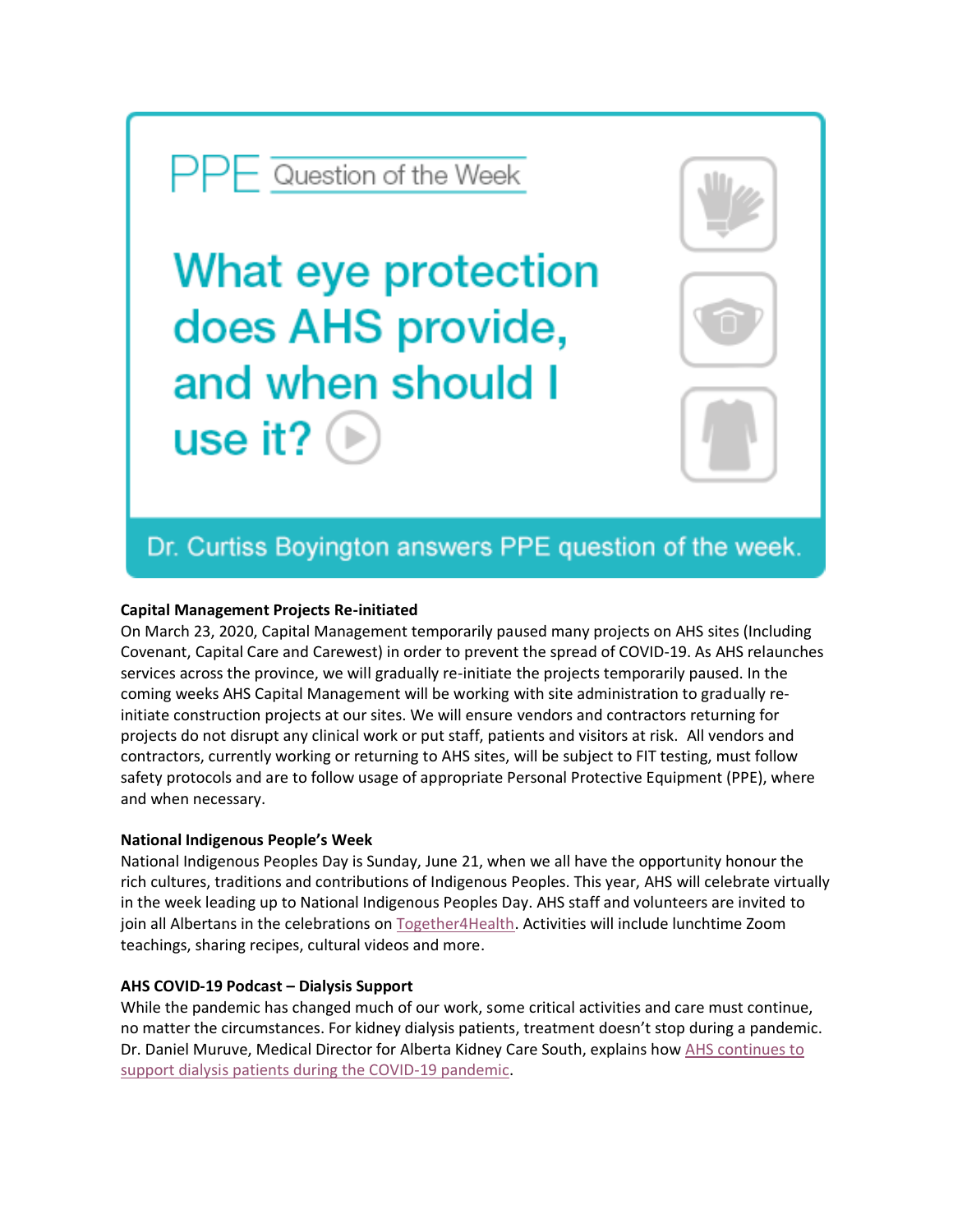

## Be Well - Be Kind

### **Mental Wellness Moment - Stigmatization and COVID-19**

COVID-19 is very infectious and, even when people are doing their best to protect themselves, some may contract the virus. In this Mental Wellness Moment, Dr. Nicholas Mitchell explains why people [shouldn't blame themselves if they contract COVID-19 and shouldn't blame others who are sick.](https://youtu.be/T7A4cBTN55c)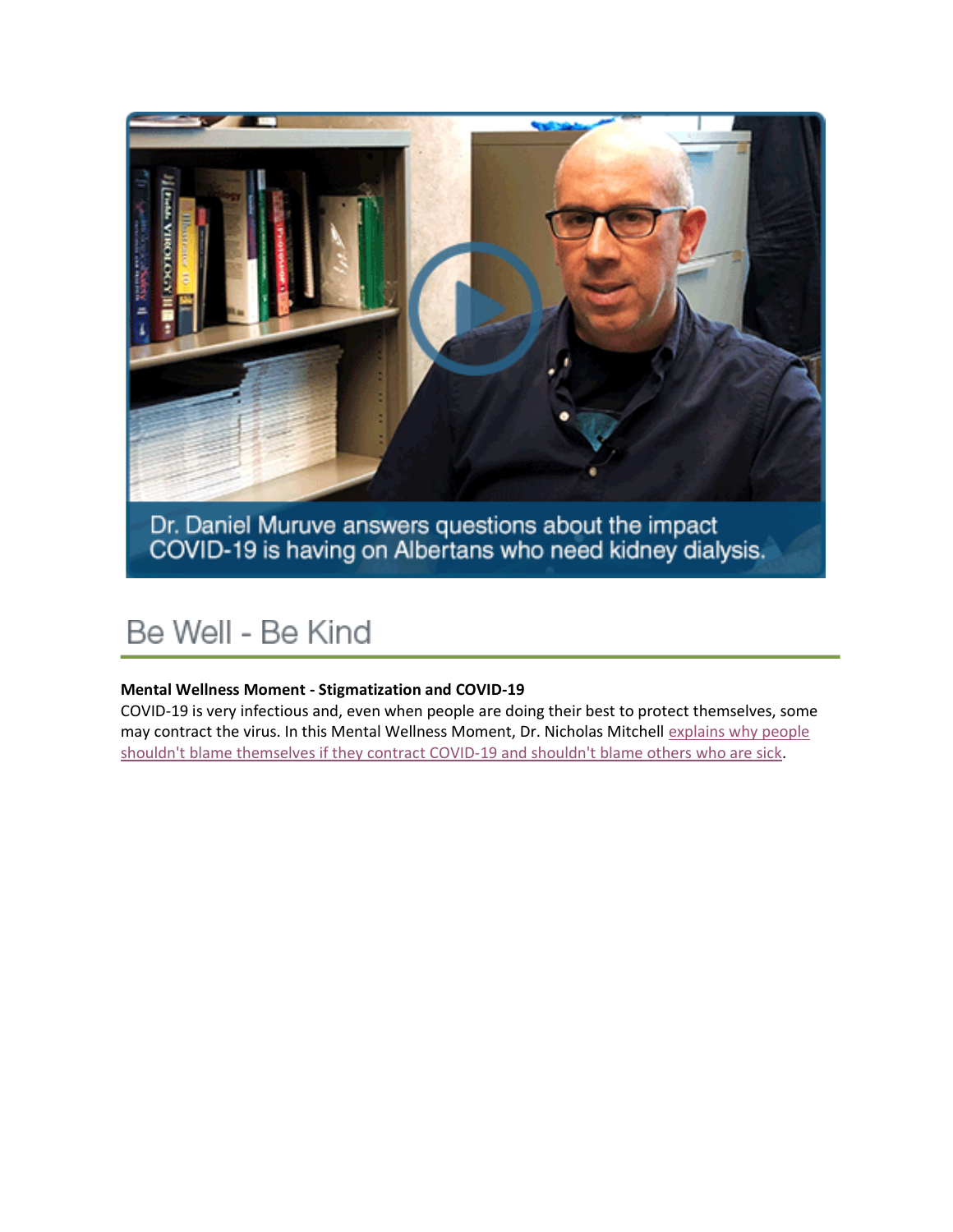

### **Celebrities Celebrating AHS**

Canadian actors, athletes, artists and musicians keep sending messages of gratitude to our staff on the frontline. Today's shout[-out comes from award-winning country music singer, Brett Kissel.](https://youtu.be/noecxqbz9so)

"I want to express endless thanks on behalf of my family and on behalf of our entire country to all of the frontline healthcare workers, the true heroes in our nation, for everything that they're doing to keep us safe," says Kissel, who hails from Flat Lake, Alberta. "We're so grateful and so appreciative for the sacrifices that you're making."

Stay tuned and follow AHS on social [media](https://www.instagram.com/albertahealthservices/) for more celebrity shout-outs.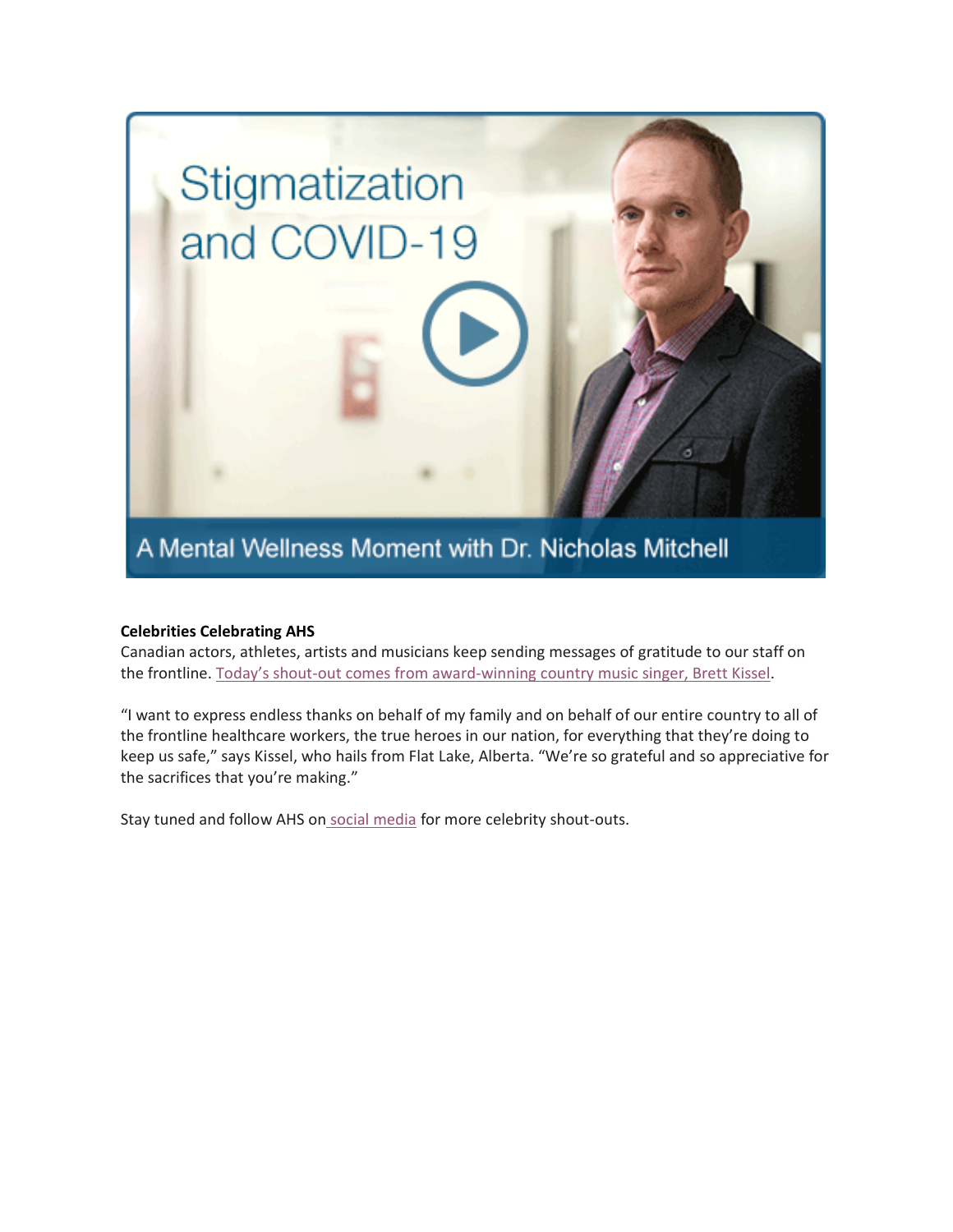

### **Shout Out**

Messages of gratitude keep pouring in from across the province and beyond, during the COVID-19 pandemic. Across our organization, teams have rallied around each other and offered their sincere thanks and recognition for the incredible work that has collectively been done to support the management of COVID-19, and to protect Albertans, AHS staff and physicians. This week, we are sharing a selection of those messages, including this video message of thanks from Calgary Zone emergency department staff and physicians, which can be applied to every team throughout AHS.

*The last three months have been very intense and difficult for our department staff in many ways, as you can no doubt imagine, with anxiety and unprecedented change management. Even though the future remains uncertain, we have made it through this period successfully because of the incredible hard work, passion and resolute calmness of our nursing, medical and allied health leadership team.*

*Our Wellness Hub got together and created this video which was presented as a surprise during our very well attended grand rounds last week and we wanted to share these positive messages with you as we evolve into this next phase of the pandemic.*

*-Dr. Eddy Lang*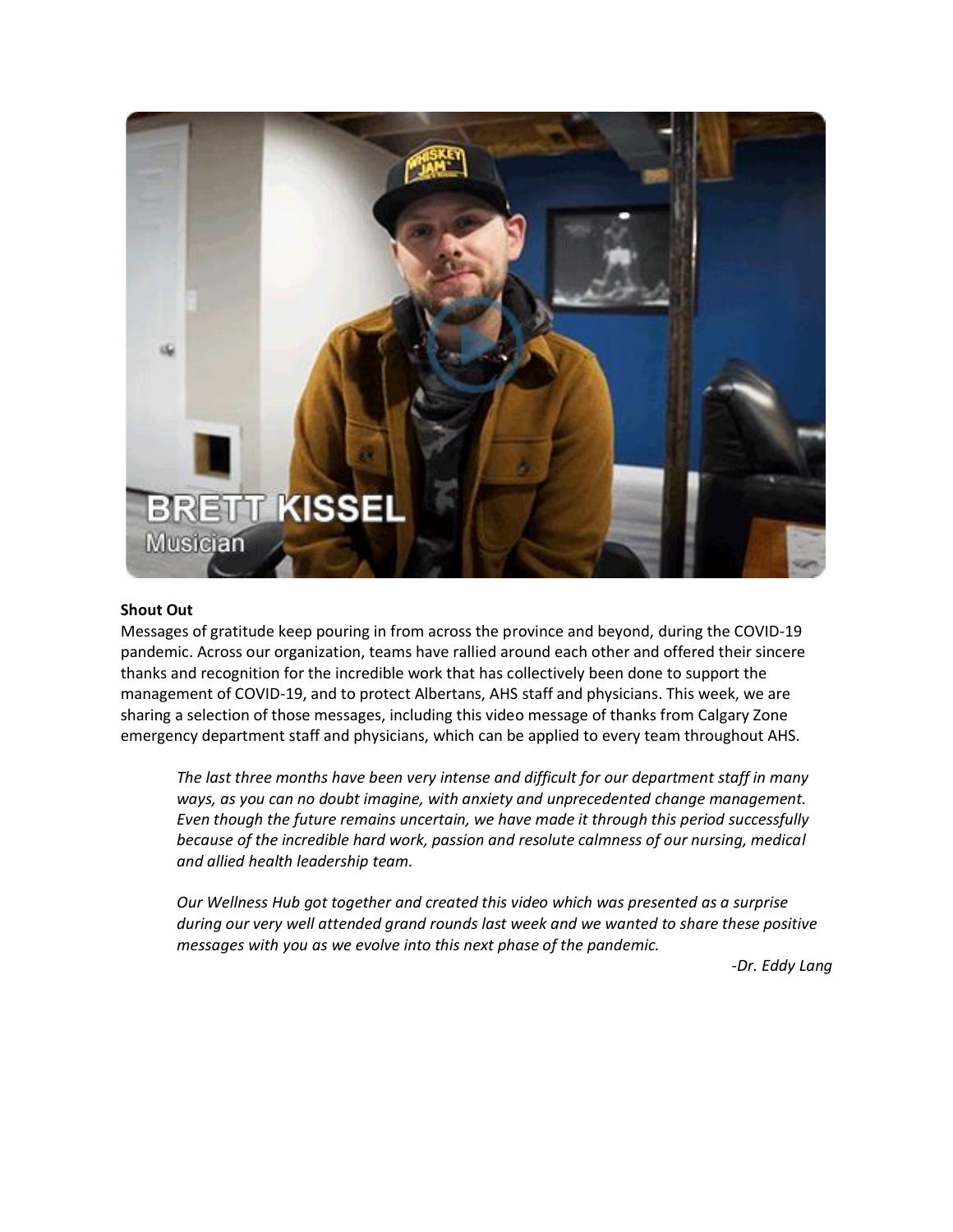

*Seven weeks ago, Unit 27 inpatient dialysis team was inspired by a note from Dr. Yiu, talking about a team that did 15 minutes of mindfulness. But we didn't have 15 minutes in our day to do this practice together. Our nurse clinician suggested to me, the unit social worker that we try one minute of mindfulness at the beginning of our day. We began to do a simple calming breathing practice, one minute at the beginning of the day. Stress was high and the dialysis team was open to trying for a minute of calm. We started with one minute at the beginning of our morning, then expanded it to doing calming breathing mid-morning. Eventually we expanded it to two minutes at the beginning of our morning and at mid-morning. Our team has embraced the practice, saying that they are doing calming breathing at different times of the day and at home. The team comments when we miss the "one minute" of calming breathing. Team members are now beginning to facilitate the "one minute" of breathing with the team without the support of the nurse clinician and the social worker. The "one minute" of calming breath has brought more calm and cohesiveness to our team.*

*-Lee W.*

*The Addiction & Mental Health teams at South Health Campus have been exceptional during the planning and response to COVID-19. The Psychiatric Emergency Services team, our inpatient units, and our outpatient services have continued to focus on the care of our vulnerable population during these increasingly stressful times. We have seen our teams provide services in a way they have never had to before and do this with enthusiasm, grace, and a continued focus on patient care. Our Psychiatric Emergency Services and adolescent and adult inpatient units have been caring for acutely ill mental health patients, who may be, or are, COVID-19 positive. Our two inpatient units took on the responsibility of caring for patients from across the zone requiring a mental health admission, who are also COVID-19 positive. Our outpatient nursing services have continued to see and provide much needed interventions*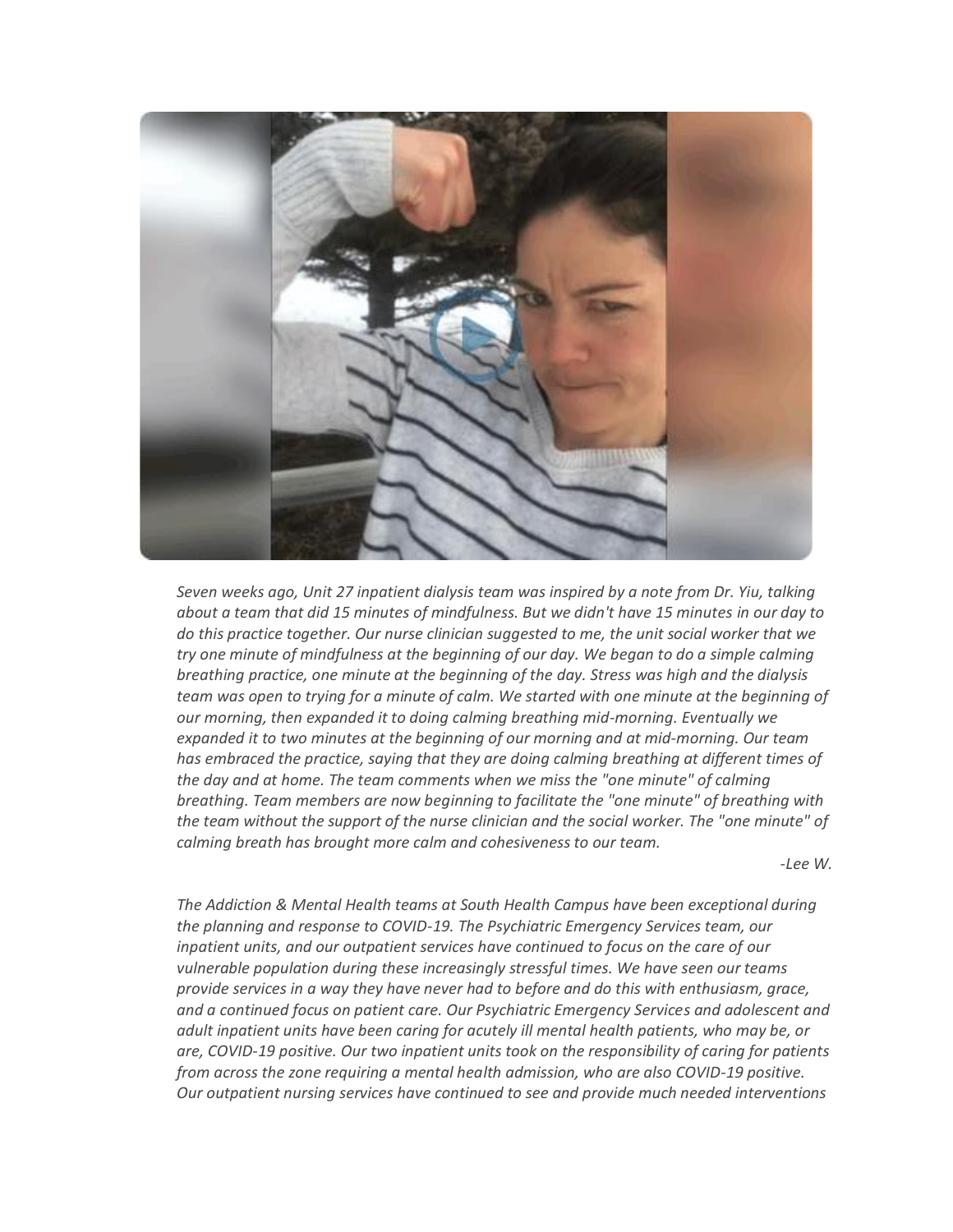*to those living with severe and persistent mental illness. Our outpatient therapists, day hospital therapists, physicians, and outreach teams have learned to provide care with a completely new medium in a different environment, and have been providing therapy and groups virtually, via Zoom. Their ability to learn and adapt to this new normal, while remaining focused on caring for our clients is inspiring. I am proud to work with these teams every day and I am so grateful for the ways in which they have embraced new ways of caring, while always keeping the patient as their focus. Thank you all so very much.*

*-Nikki Skelly-Gialleonardo*

### **Community Acts of Kindness**

Even with re-launch underway in Alberta, and more pre-pandemic activities resuming, our province's citizens have not forgotten what you have done for them. They continue to recognize your efforts to protect them over the past months. This presentation came from a Grade 2 class at St. Sebastian School in Calgary, to honour our paramedics. Again, we think this kind of gratitude could be shared with our whole organization for everything you continue to do to for Albertans.



With three-plus months of full-on pandemic management behind us, and the second phase of relaunch underway, we cannot express our true appreciation for all that has happened in this time. Through your diligence and commitment, you have been the foundation of our provincial success in keeping infection rates and hospitalizations low. Albertans have been able to look to you as you've demonstrated how to adopt the health protocols into your daily practices, they've been comforted by your expertise in caring for them, and they've been assured by your unwavering dedication to